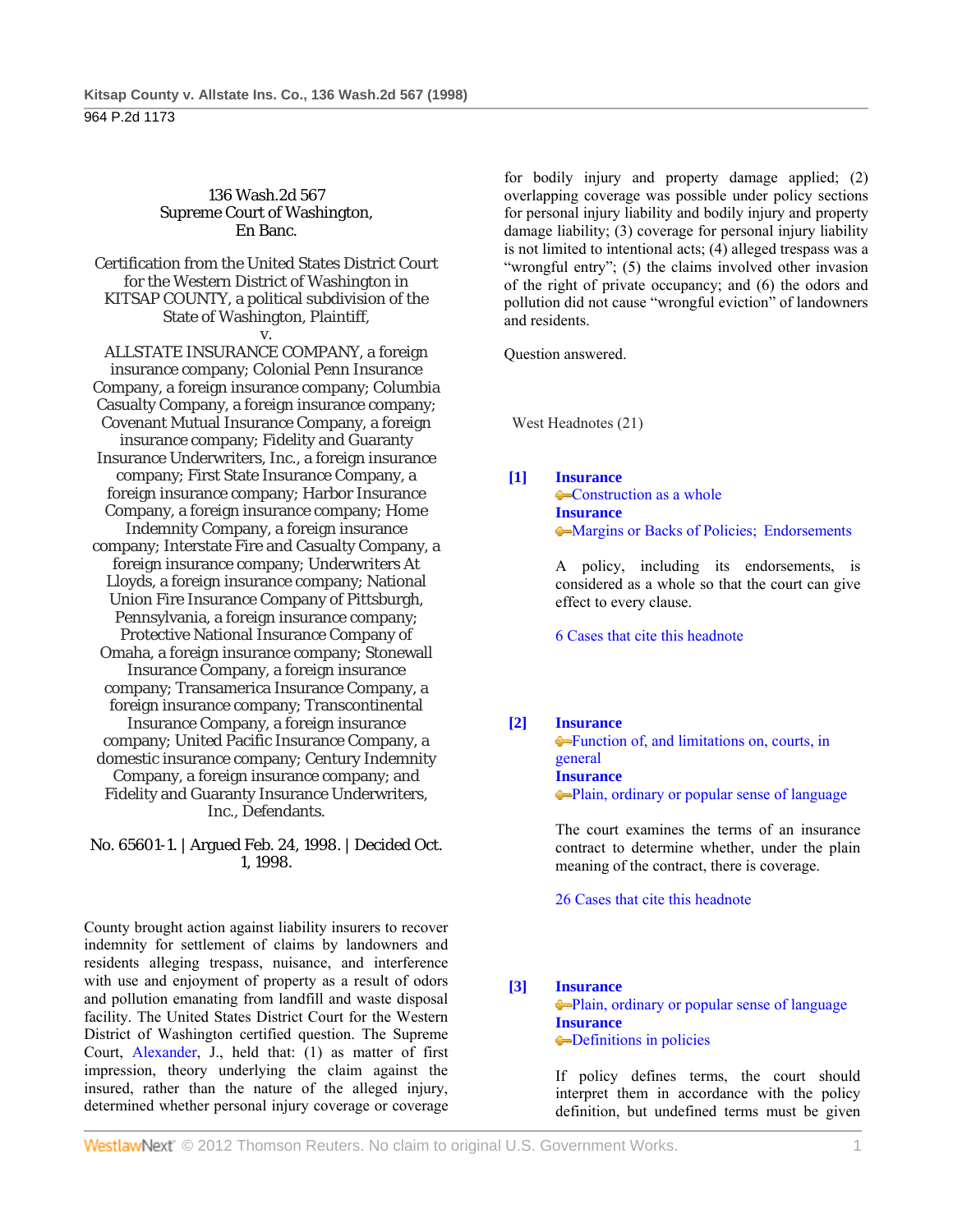## 964 P.2d 1173

their plain, ordinary, and popular meaning.

48 Cases that cite this headnote

#### **[4] Insurance Dictionaries**

 To determine the ordinary meaning of undefined terms in an insurance policy, courts may look to standard English dictionaries.

15 Cases that cite this headnote

**[5] Insurance** Language of policies **Insurance**

Plain, ordinary or popular sense of language

 If words in an insurance policy have both a legal, technical meaning and a plain, ordinary meaning, the ordinary meaning will prevail unless it is clear that both parties intended the legal, technical meaning to apply.

8 Cases that cite this headnote

### **[6] Insurance**

Function of, and limitations on, courts, in general **Insurance** Ambiguity in general

 If policy language is clear and unambiguous, a court may not modify the insurance contract or create an ambiguity.

4 Cases that cite this headnote

#### **[7] Insurance**

Ambiguity in general

 An ambiguity in an insurance policy is present if the language used is fairly susceptible to two different reasonable interpretations.

14 Cases that cite this headnote

#### **[8] Evidence**

#### Grounds for admission of extrinsic evidence

 If there is an ambiguity in an insurance policy, extrinsic evidence, if any, of the parties' intent may normally be considered.

**[9] Insurance**

# Ambiguity, Uncertainty or Conflict

 If a policy remains ambiguous even after resort to extrinsic evidence, then the ambiguity is construed against the insurer.

2 Cases that cite this headnote

## **[10] Federal Courts**

Withholding decision; certifying questions

 When a federal court certifies a question to the state Supreme Court, it answers only the discrete question that is certified and lacks jurisdiction to go beyond the question presented.

2 Cases that cite this headnote

**[11] Courts**

Operation and effect in general

 Unpublished opinions have no precedential value.

7 Cases that cite this headnote

### **[12] Insurance**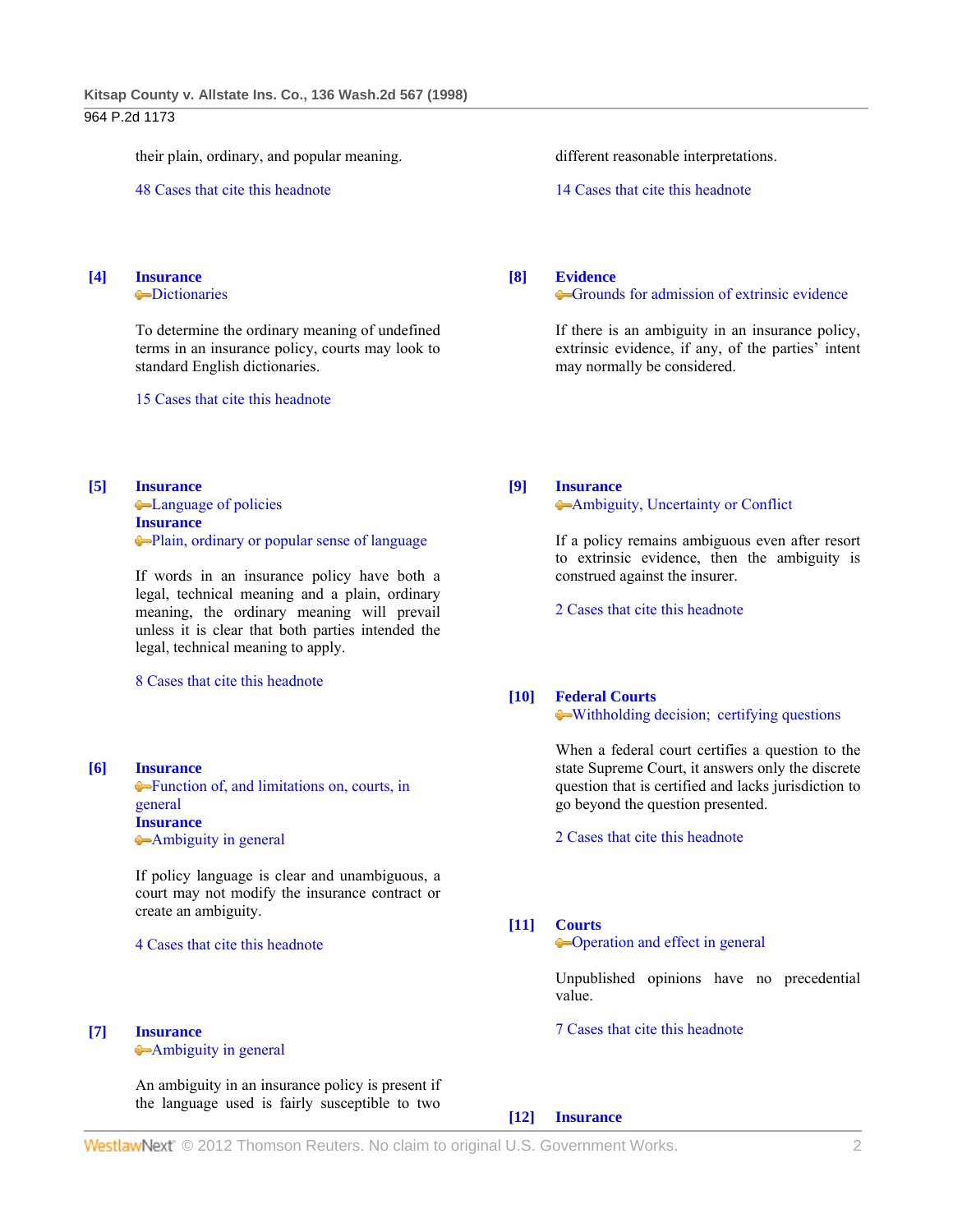964 P.2d 1173

Bodily injury **Insurance Property damage Insurance** Wrongful entry or eviction

 Theory underlying the claim against the insured, rather than the nature of the alleged injury, determined whether liability policy's personal injury coverage or its coverage for bodily injury and property damage applied to claims to recover for damage to health and property as a result of pollution; thus, if the alleged trespass, nuisance, and interference with use and enjoyment of property were wrongful entry, wrongful eviction, or other invasion of the right of private occupancy then personal injury coverage existed.

6 Cases that cite this headnote

### **[13] Insurance**

Bodily injury **Insurance** Property damage **Insurance Personal Injury** 

 Overlapping coverage was possible under policy sections for personal injury liability and bodily injury and property damage liability; thus, insured was not required to elect which section provided coverage.

# **[14] Insurance**

**Personal Injury** 

 The term "offenses" as used in the definition of "personal injury" in a policies covering liability for injury arising out of enumerated offenses can refer to unintentional conduct; thus, coverage for personal injury liability is not limited to intentional acts.

## 2 Cases that cite this headnote

# **[15] Insurance** Wrongful entry or eviction

 Alleged trespass arising out of pollution was a "wrongful entry" within the personal injury coverage of liability insurance policies.

1 Cases that cite this headnote

# **[16] Trespass**

**Trespass to Real Property** 

 A tort of wrongful entry has never been acknowledged in Washington.

### **[17] Insurance** Wrongful entry or eviction

 Phrase "other invasion of the right of private occupancy" within personal injury coverage of liability insurance policy is not limited to physical actions by human beings resulting in the wrongful dispossession of property, but includes a trespass on or against a person's right to use premises or land secluded from the intrusion of others and encompasses torts other than wrongful entry or eviction.

9 Cases that cite this headnote

# **[18] Insurance**

## Wrongful entry or eviction

 Doctrine of ejusdem generis did not apply in interpreting phrase "wrongful entry or eviction, or other invasion of the right of private occupancy" within personal injury coverage of liability insurance policy; limiting "other invasion of the right of private occupancy" to wrongful entry or eviction would render the phrase meaningless.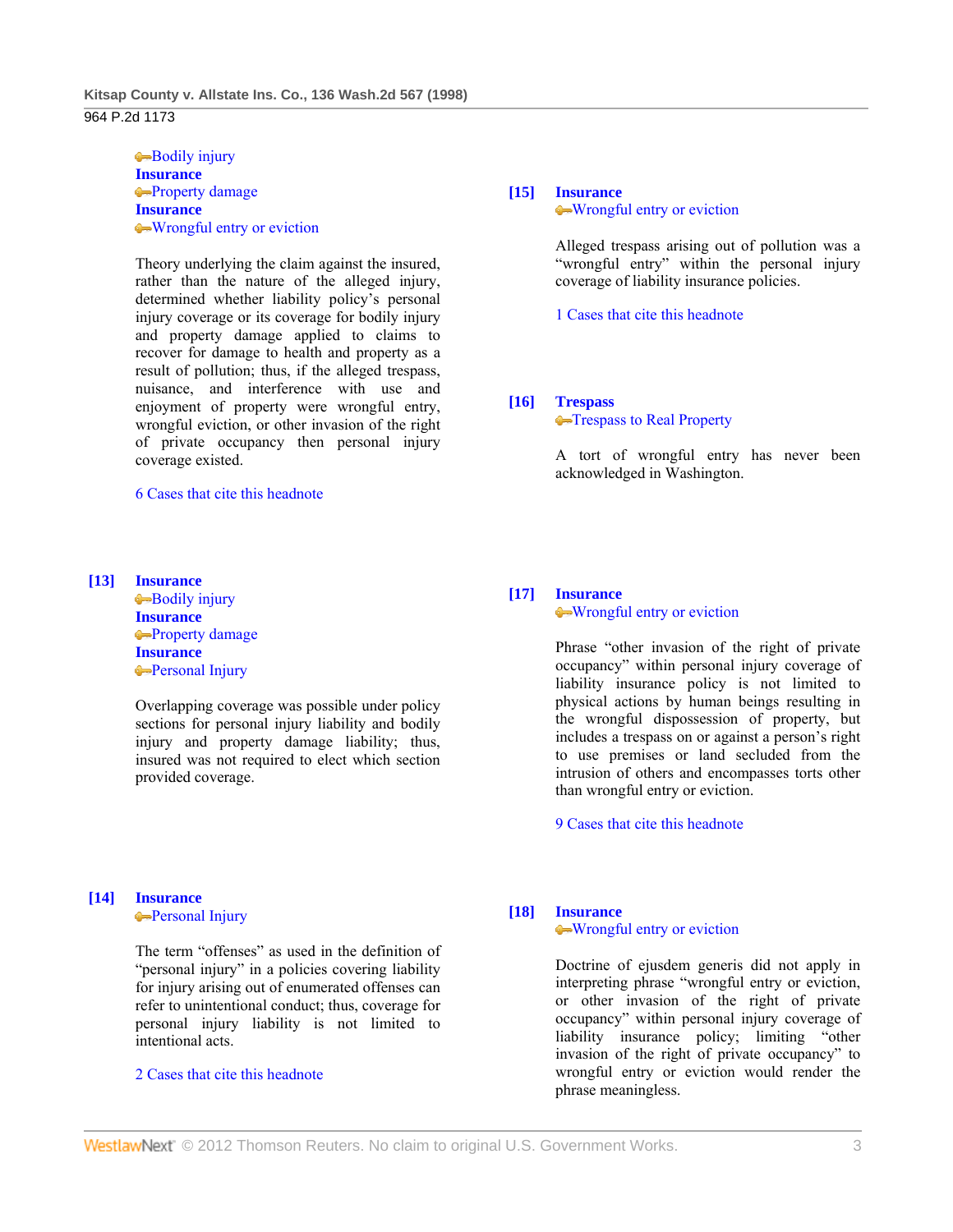964 P.2d 1173

5 Cases that cite this headnote

## **[19] Insurance** Wrongful entry or eviction

 Alleged nuisance arising out of pollution was "wrongful entry" and "other invasion of the right of private occupancy" within personal injury coverage of liability insurance policy.

7 Cases that cite this headnote

### **[20] Nuisance**

Nature and elements of private nuisance in general **Trespass** Nature and elements of trespass in general

 A "nuisance" is an unreasonable interference with another's use and enjoyment of property, but a "trespass" is an invasion of the interest in exclusive possession of property.

4 Cases that cite this headnote

## **[21] Insurance** Wrongful entry or eviction

 Odors and pollution allegedly emanating from waste disposal facility once owned by county and landfill where it had disposed of waste did not cause "wrongful eviction" of landowners and residents, and, thus, county's liability insurance provided no personal injury coverage for alleged nuisance, trespass, and interference with use and enjoyment of property; county was not in landlord-tenant relationship with the landowners and residents.

4 Cases that cite this headnote

**\*\*1175 \*570** Mary DeYoung, Thorsrud, Cane & Paulich, Patrick Paulich, Lawrence Gottlieb, Karr, Tuttle & Campbell, Jacquelyn Beatty, Steven Robinson, Seattle, Diane L. Polscer, Portland, OR, Timothy Tompkins, James Mitchell, Seattle, Rivkin, Radler, Hart & Kremer, Anthony Gambardella, Daniel Bartoldus, Jay Kenigsberg, Michael Buckley, Uniondale, NY, Laurie Kohli, Peery, Hiscock, & Pierson, James Horne, Michael Bond, Thomas James, Seattle, Robinson & Cole, Stephen Abarbanel, Boston, MA, Kent Fandel, Stephen Goodman, Jr., Arthur Lachman, Murray, Dunham & Murray, Michael Taylor, Seattle, Walter Andrews, Laura Foggan, John Yang, Washington, DC, David Walker, Chicago, IL, Carl Forsberg, Cozen & O'Connor, Thomas Jones, Curt Feig, Merrick, Hofsted & Lindsey, Tyna Ek, Sheryl Cottrell, Seattle, Thomas Going, Michael Gallagher, Philadelphia, PA, Christine Dinsdale, Leo Clarke, Seven Edmiston, Seattle, for defendants.

Robert J. Stephenson, Donald B. Scaramastra, Garvey Schubert & Barer, Ronald A. Franz, Law Offices of Ronald A. Franz, Seattle, for Plaintiffs.

### **Opinion**

**\*571** ALEXANDER, Justice.

The United States District Court for the Western District of Washington has certified the following question to us: "Whether the claims against Kitsap County constitute 'personal injury' under each of the subject liability insurance policies." Doc. 603 at App. A. For reasons that we set forth hereafter, we answer yes to the question insofar as it relates to policies that provide coverage for a personal injury arising from a "wrongful entry" and/or "other invasion of the right of private occupancy" and answer no as it relates to policies that provide coverage only for a personal injury arising from a "wrongful eviction."

### **I. Facts**

In order to put the certified question in context, it is necessary to set forth some of the facts that have led to the litigation in federal court. These facts we have gleaned from the record furnished to us by the federal court and from the briefs of the parties.

### **Attorneys and Law Firms**

**A. The Lawsuits**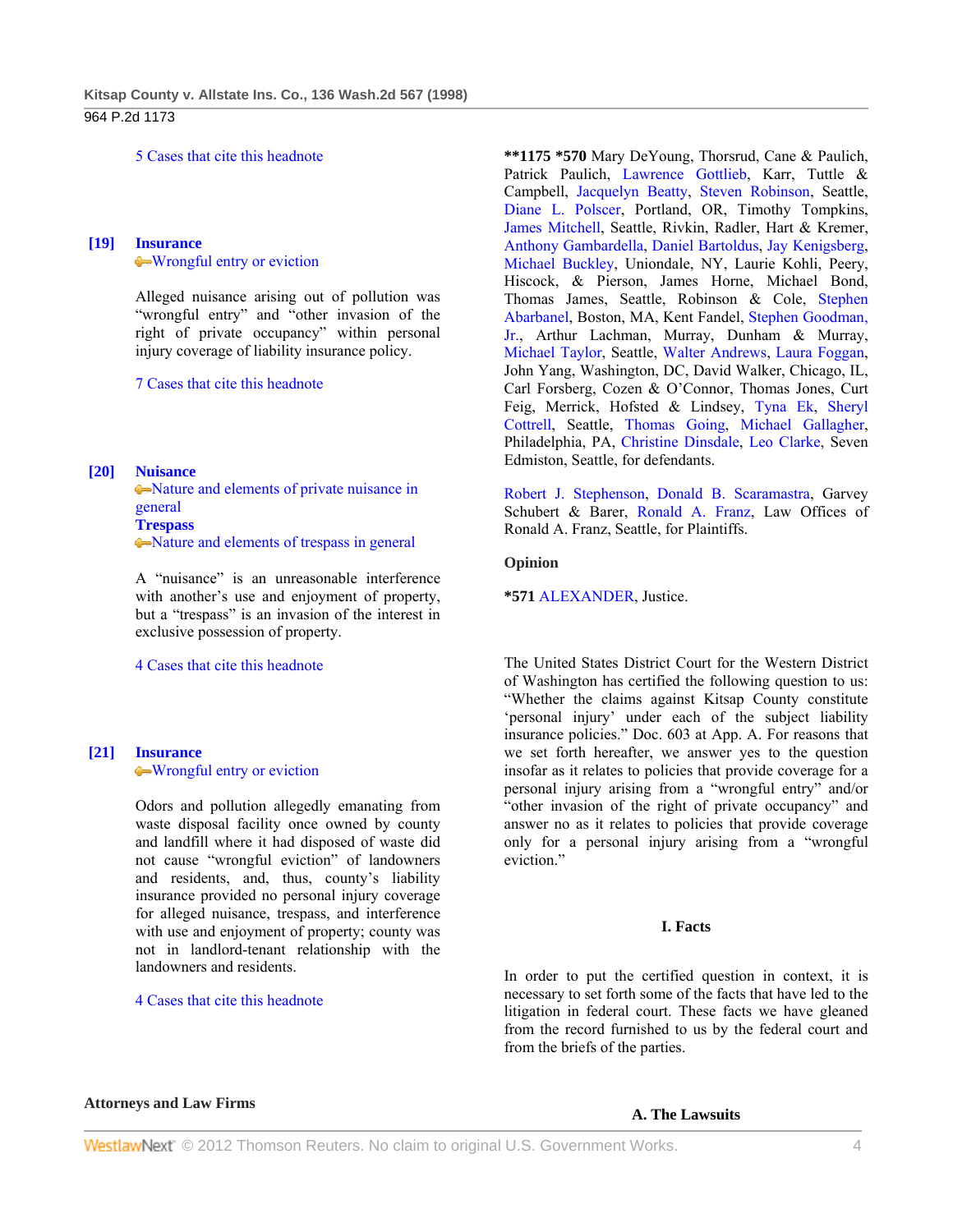In 1993, three lawsuits were brought against Kitsap County and other defendants. Two of the suits were maintained by past or current residents of the Norseland Mobile Home Park. The former and current park residents alleged in their suit that their health and property had been impaired by contaminants and foul odors emanating from a waste disposal site formerly owned by Kitsap County, on which a portion of the Norseland Mobile Home Park was located, and from a nearby privately-owned landfill in which the County had disposed of municipal hazardous **\*572** waste. The other suit was brought by Sunshine Properties, Inc., the owner of the Norseland Mobile Home Park, and other plaintiffs who possessed an interest in some commercial buildings that were located near the waste disposal sites. These plaintiffs sought damages for environmental problems which they alleged were caused by Kitsap County and other defendants. The plaintiffs in all three suits set forth causes of **\*\*1176** action against the County for trespass and nuisance among other theories of recovery. The past and current mobile home park residents included an additional cause of action for interference with their use and enjoyment of their property. The three lawsuits were ultimately consolidated before the United States District Court for the Western District of Washington.1

Kitsap County tendered defense of the lawsuits to 19 insurance companies that had, over a 30-year period, issued a total of 23 liability policies to the County. Because the insurance companies agreed to defend the suits only under a reservation of rights, Kitsap County elected to defend itself. It eventually entered into a comprehensive settlement agreement with all of the plaintiffs and then sought indemnification from the insurers for the sums it paid to the plaintiffs in order to obtain the settlement.

The insurance companies declined to indemnify Kitsap County and, consequently, the County commenced its own suit against all 19 companies in the United States District Court for the Western District of Washington. Kitsap County contended that the insurers were obligated to provide indemnification by virtue of their agreement to provide coverage for sums the County had to pay as damages for personal injury. The County then moved for summary judgment seeking a declaration from the district court that the claims the plaintiffs had maintained against it for nuisance, trespass, and interference with use and enjoyment **\*573** of the property were claims for personal injury within the meaning of the policies issued to it by the various insurers. In response, the United States District Court certified to us the question that we have set forth above.

## **B. The Policies**

All of the policies in question provide coverage for sums the insured, Kitsap County, became obligated to pay because of "personal injury." Some of the policies provide for "personal injury" liability in an endorsement, while others include it in the general coverage of the policy. In 17 of the policies, "personal injury" is defined to include "bodily injury." All of the policies include in the definition of "personal injury" injuries arising out of certain specified offenses. In 11 policies, coverage is provided for personal injury arising from the offenses of "wrongful entry or eviction or other invasion of the right of private occupancy." A provision typical of those policies is as follows:

The Company will pay on behalf of the Insured ... all sums which the Insured shall become legally obliged to pay as damages because of:

A-Personal injury ...

Insured's business.

... caused by an occurrence during the policy period....

.... ... 'Personal Injury' means bodily injury or if arising out of bodily injury, mental anguish. It also includes injury arising out of one or more of the following offenses committed in the conduct of the Named

Group A-false arrest, detention or imprisonment, or malicious prosecution;

Group B-the publication or utterance of a libel or slander or of other defamatory or disparaging material, or a publication or utterance in violation of an individual's right of privacy; except publications or utterances in the course of or related to advertising, broadcasting, publishing or telecasting activities conducted by or on behalf of the Named Insured;

**\*574** *Group C-wrongful entry or eviction, or other invasion of the right of private occupancy.*2

(emphasis added). In six of the policies coverage is provided only for a "personal injury" arising out of a "wrongful entry" or "wrongful **\*\*1177** eviction."3 In six other policies, coverage is limited to a personal injury arising from the offense of "wrongful eviction."4 One insurance policy provides that a personal injury arising out of "violation of property rights" is within the coverage of the policy in addition to coverage for personal injury arising from "wrongful entry or eviction, or other invasion of the right of private occupancy."5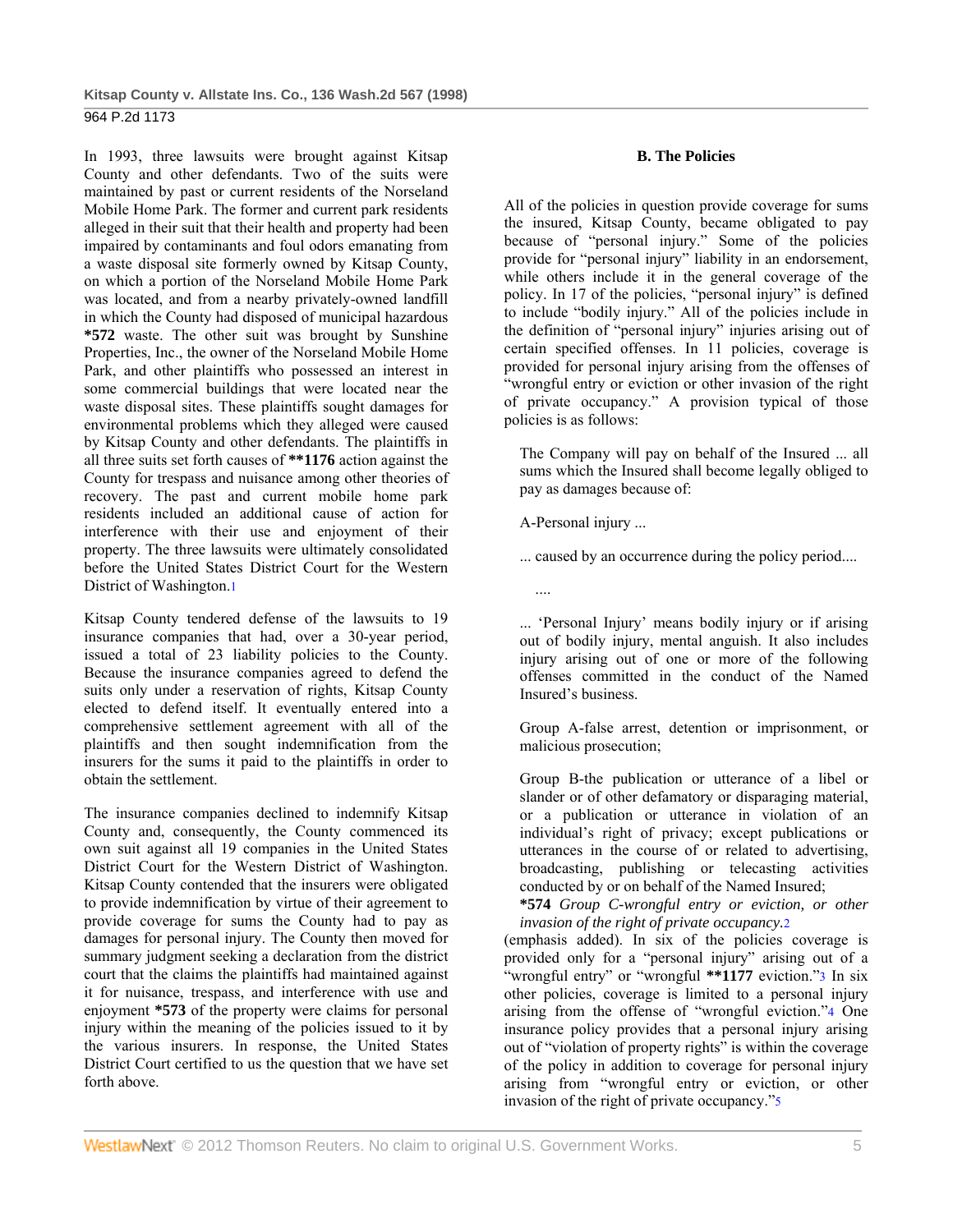All of the general liability insurance policies that are at issue here also afford coverage to Kitsap County for such sums as it "shall become legally obligated to pay as damages because of bodily injury or property damage to which this insurance applies, caused by an occurrence."<sup>6</sup> In general, the policies defined an "occurrence" as "an accident, including continuous or repeated exposure to conditions, which results in bodily injury or property damage neither expected nor intended from the standpoint of the insured." Br. of Certain Insurers at 7.

According to the briefs of the parties, some of the policies **\*575** include a pollution exclusion applicable to the property damage and bodily injury provisions.7 According to the insurers, the following language is typical of such pollution exclusion language:

this insurance does not cover:

bodily injury or property damage arising out of the discharge, dispersal, release or escape of smoke, vapors, soot, fumes, acids, alkalis, toxic chemicals, liquids or gases, waste materials or other irritants, contaminants or pollutants into or upon land, the atmosphere or any watercourse or body of water; but this exclusion does not apply if such discharge, dispersal, release or escape is sudden and accidental.8

The record also reveals that in some policies, the pollution exclusion applied with respect to personal injury coverage.

# **II. General Principles**

**[1]** In Washington, "[c]onstruction of an insurance policy is a question of law for the courts, the policy is construed as a whole, and the policy ' "should be given a fair, reasonable, and sensible construction as would be given to the contract by the average person purchasing insurance." ' " *Queen City Farms, Inc. v. Central Nat'l Ins. Co.*, 126 Wash.2d 50, 65, 882 P.2d 703, 891 P.2d 718 (1994) (quoting *Grange Ins. Co. v. Brosseau*, 113 Wash.2d 91, 95, 776 P.2d 123 (1989) quoting *Sears v. Grange Ins. Ass'n,* 111 Wash.2d 636, 638, 762 P.2d 1141 (1988)). A policy is considered as a whole so that the court can give effect to every clause in the policy. *American Star Ins. Co. v. Grice*, 121 Wash.2d 869, 877, 854 P.2d 622 (1993), *supplemented by,* 123 Wash.2d 131, 865 P.2d 507, 44 A.L.R.5th 905 (1994). The aforementioned rule of construction is applied to endorsements as well as to the main policy. *See, e.g., Transcontinental* **\*576** *Ins. Co. v. Washington Pub. Utils.* 

# *Dist. Util. Sys.,* 111 Wash.2d 452, 462, 760 P.2d 337 (1988).

**\*\*1178 [2] [3] [4] [5]** The court examines the terms of an insurance contract to determine whether under the plain meaning of the contract there is coverage. *Boeing Co. v. Aetna Cas. & Sur. Co.,* 113 Wash.2d 869, 876, 784 P.2d 507, 87 A.L.R.4th 405 (1990). If terms are defined in a policy, then the term should be interpreted in accordance with that policy definition. Undefined terms, however, must be given their "plain, ordinary, and popular" meaning. *Boeing*, 113 Wash.2d at 877, 784 P.2d 507 (citations omitted). To determine the ordinary meaning of undefined terms, courts may look to standard English dictionaries. If words have both a legal, technical meaning and a plain, ordinary meaning, the ordinary meaning will prevail unless it is clear that both parties intended the legal, technical meaning to apply. *Boeing,* 113 Wash.2d at 882, 784 P.2d 507.

**[6] [7] [8] [9]** If policy language is clear and unambiguous, a court may not modify the insurance contract or create an ambiguity. *American Star*, 121 Wash.2d at 874, 854 P.2d 622. An ambiguity in an insurance policy is present if the language used is fairly susceptible to two different reasonable interpretations. *American Star,* 121 Wash.2d at 874, 854 P.2d 622. If there is an ambiguity, extrinsic evidence, if any, of the parties' intent may normally be considered. *Fraternal Order of Eagles, Aerie No. 649 v. General Accident Ins. Co*., 58 Wash.App. 243, 245, 792 P.2d 178, *review denied,* 115 Wash.2d 1018, 802 P.2d 127 (1990); *Greer v. Northwestern Nat'l Ins. Co.*, 109 Wash.2d 191, 200, 743 P.2d 1244 (1987). If a policy remains ambiguous even after resort to extrinsic evidence, then the ambiguity is construed against the insurer. *American Star*, 121 Wash.2d at 874-75, 854 P.2d 622.

# **III. Analysis of Certified Question**

**[10]** As we have noted at the outset of this opinion, the question we have been asked to answer is as follows: "Whether the claims against Kitsap County [for trespass, nuisance, and interference with use and enjoyment of property] **\*577** constitute 'personal injury' under each of the subject liability insurance policies." Doc. 603 at App. A. In providing an answer to the question we recognize that when a federal court certifies a question to this court, this court answers only the discrete question that is certified and lacks jurisdiction to go beyond the question presented. *Louisiana-Pacific Corp. v. Asarco Inc.*, 131 Wash.2d 587, 604, 934 P.2d 685 (1997).

WestlawNext" © 2012 Thomson Reuters. No claim to original U.S. Government Works. 6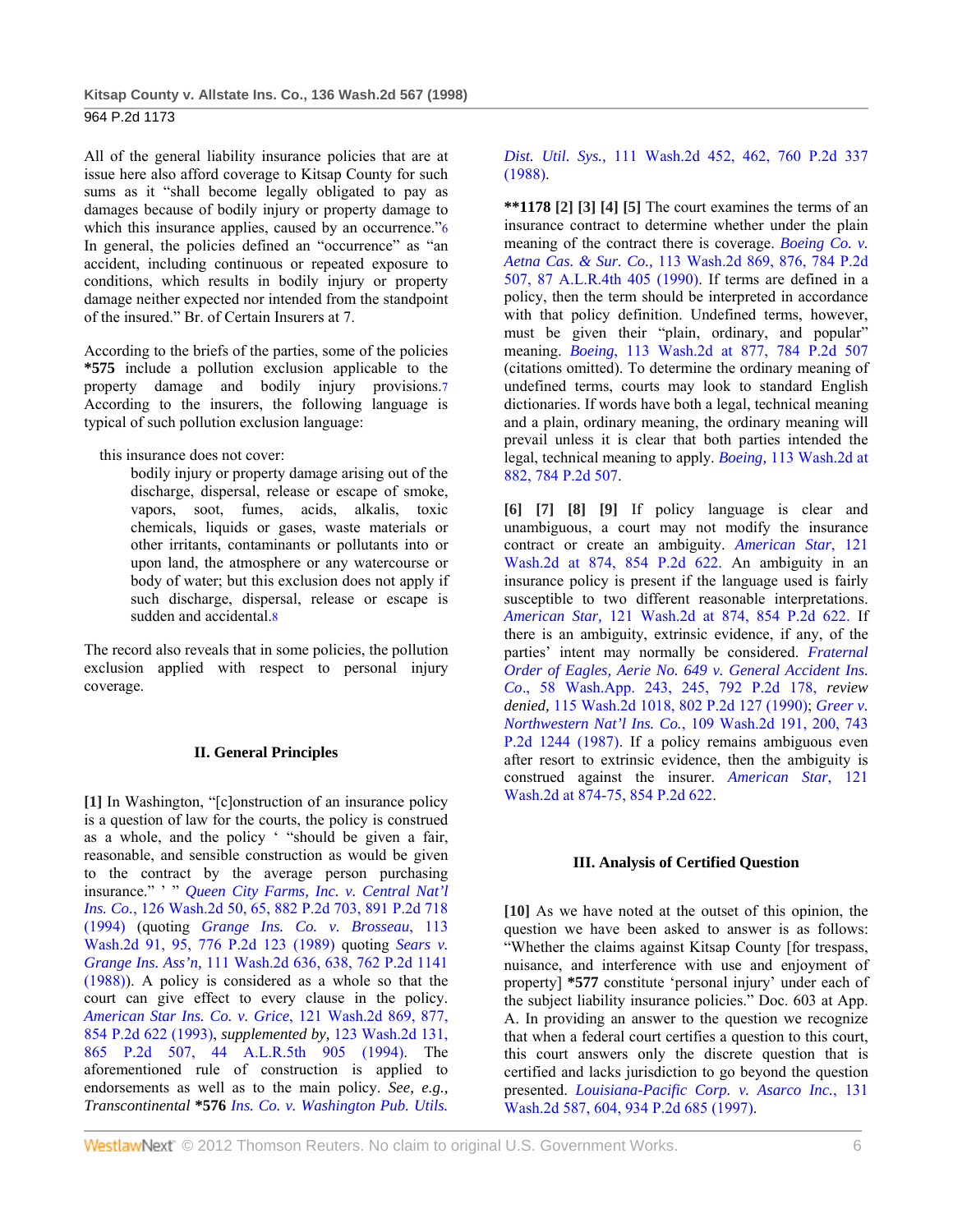Kitsap County contends that we should answer this question in the affirmative. The insurers assert, on the other hand, that the claims the plaintiffs made against Kitsap County in the three suits that resulted in settlement do not fall within personal injury coverage of the various policies. The County and the insurers9 make numerous arguments in support of their respective positions and we discuss these arguments hereafter.

## **A. Case Law**

**[11]** Although the County and the insurers agree that this court has not addressed the precise issue presented by the certified question, the insurers assert generally that courts applying Washington law are "in accord with the overwhelming majority of courts nationwide" in rejecting efforts by policyholders to obtain personal injury coverage for damage to health and property from pollution. Br. of Certain Insurers at 20. The insurers, however, cite only one appellate court decision, *Morton Int'l, Inc. v. Aetna Cas. & Sur. Co.*, 106 Ohio App.3d 653, 666 N.E.2d 1163 (1995), in which Washington law was controlling.10 As the County points out, however, the court in *Morton* simply **\*578** adopted the reasoning of the New York Court of Appeals in *County of Columbia v.*  **\*\*1179** *Continental Ins. Co.*, 83 N.Y.2d 618, 634 N.E.2d 946, 612 N.Y.S.2d 345 (1994), without substantial analysis.11 Furthermore, even though *County of Columbia* stands for the proposition that the personal injury provisions in the policy under review there only provided coverage for intentional acts, its principal holding was that where the pollution exclusion bars coverage for property damage, coverage is not available for the property damage even if it arose from personal injury claims. That issue, as we discuss later, is not squarely presented by the certified question and, thus, we do not address it.

The other cases from around the nation that are cited by the insurers may be divided into two categories. The first category of cases are those which, according to the insurers, pronounce that "applying personal injury coverage to environmental contamination claims simply cannot be squared with the overall structure of the policy." Br. of Certain Insurers at 20. Insurers cite only three cases to support this argument, two of which are published decisions of federal trial courts. *Whiteville Oil Co. v. Federated Mut. Ins. Co.*, 889 F.Supp. 241 (E.D.N.C.1995), *aff'd,* 87 F.3d 1310 (4th Cir.1996); *Kruger Commodities, Inc. v. United States Fidelity & Guar.*, 923 F.Supp. 1474 (M.D.Ala.1996). These opinions as well as the one appellate decision they cite, *Gregory v. Tennessee Gas Pipeline Co.*, 948 F.2d 203 (5th Cir.1991),

are not particularly helpful because the personal injury coverage there was much more limited than the coverage provided here. In *Gregory*, for instance, the policy before that court only covered a personal injury arising from a "[w]rongful entry into, or eviction of a person from, a room, dwelling or premises that the person occupies." *Gregory*, 948 F.2d at 206. Similarly, in *Whiteville* and *Kruger,* the coverage provided by the policies before those trial courts was for injury arising from "wrongful eviction from, wrongful entry into, or invasion of the right **\*579** of private occupancy of a room, dwelling or premises that a person occupies by or on behalf of its owner, landlord or lessor." *Whiteville,* 889 F.Supp. at 245; *Kruger*, 923 F.Supp. at 1480.12

The other category of cases cited by insurers are cases that hold that coverage for trespass, nuisance or other personal injury claims that result in property damage are barred by an absolute pollution exclusion. *See J. Josephson, Inc. v. Crum & Forster Ins. Co.,* 293 N.J.Super. 170, 679 A.2d 1206 (1996). Although we do not necessarily disagree with that view, as we have already noted above, that issue is not before us.

## **B. Does Coverage Hinge on Form of Action or on the Character of the Claims?**

**[12]** The insurers contend that even if personal injury damages arising from the torts of trespass, nuisance, and interference fall within the personal injury coverage of the policies provided to Kitsap County, coverage is precluded under the personal injury provisions of the policies because the essential character of the plaintiffs' claims against the County, recovery for damages to health and property caused by exposure to pollutants, governs coverage. To allow characterization of the claim in the complaint to govern coverage, the insurers argue, is to "elevate the form of the underlying pleadings over their substance." Br. of Certain Insurers at 30.

Kitsap County counters this argument by citing cases from other jurisdictions which stand for the proposition that in determining whether coverage is afforded by the personal injury provisions of a policy, one must look to **\*580** the type of offense that the insured is alleged to have committed and not the nature of the damages sought in the action. **\*\*1180** *Martin Marietta Corp. v. Insurance Co.*, 40 Cal.App.4th 1113, 47 Cal.Rptr.2d 670, 676, 677 (1995), *review denied* (1996); *see generally* 7A JOHN ALAN APPLEMAN, *INSURANCE LAW AND PRACTICE* § 4501.14 (Walter F. Berdal ed., 1979). The County calls particular attention to *Great Northern*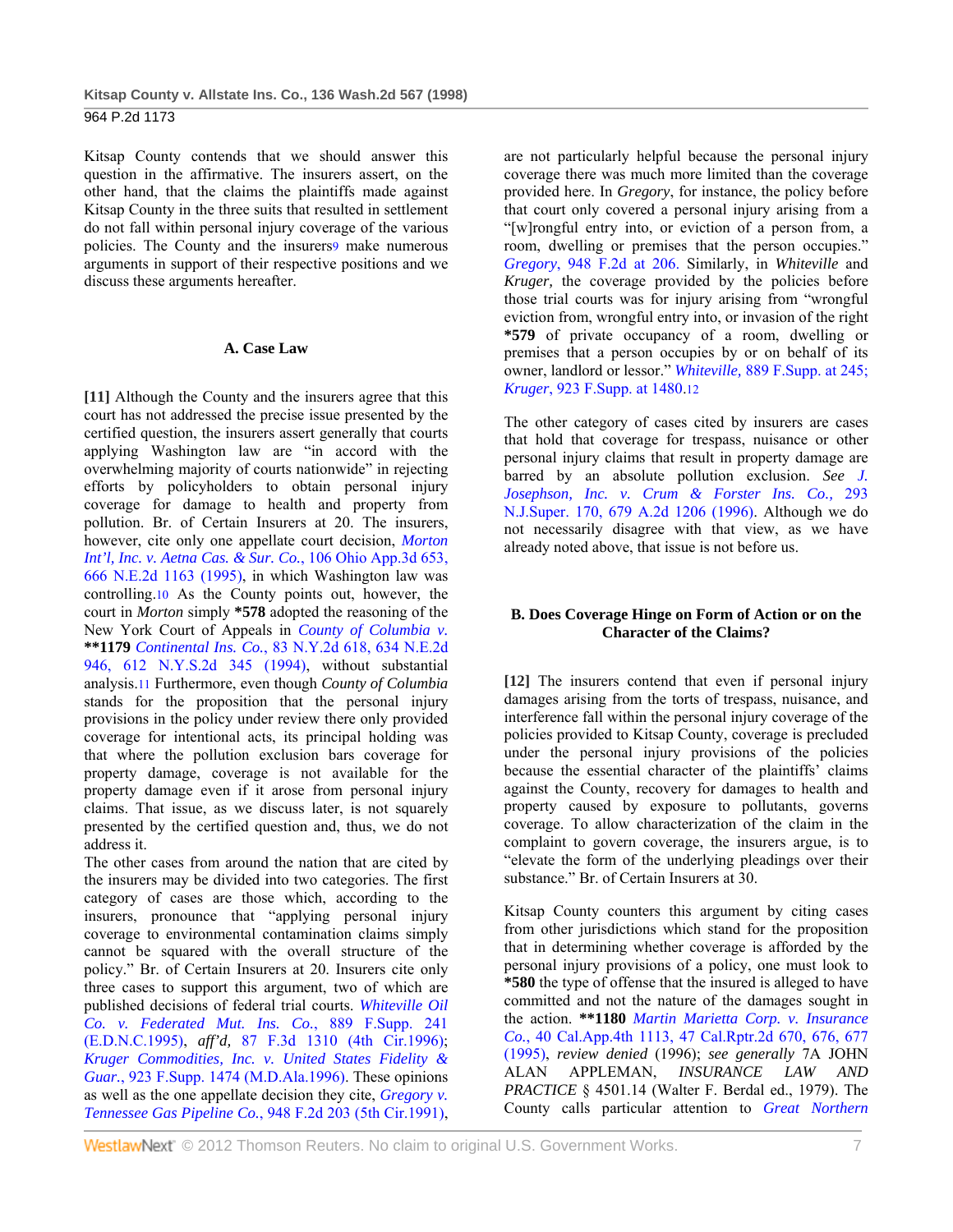*Nekoosa Corp. v. Aetna Cas. & Sur. Co.*, 921 F.Supp. 401, 416 (N.D.Miss.1996), in which the court said, "Personal injury liability is a theory-based insurance coverage. It defines its coverage in terms of offenses, or theories of liability, not in terms of the injury sustained by the plaintiff." In contrast, the County contends, one must look to the nature of the injury or damage sustained by the claimant who is suing the insured in order to determine if coverage is available under the "bodily injury" and "property damage" provisions of a policy. *Great Northern*, 921 F.Supp. at 416.

While there is apparently no published decision from a court in this state which addresses whether personal injury coverage is dependent on the theory underlying the claim or the nature of the injury that is alleged, we are inclined to agree with the courts in other jurisdictions that in determining whether personal injury coverage exists we must look to the type of offense that is alleged. Here, all of the parties who sued Kitsap County claimed that their damages arose from actions of the County which constituted a trespass and/or nuisance. Some claimed, in addition, that the County interfered with their use and enjoyment of their property. If those claims are analogous to claims for the offenses of wrongful entry, wrongful eviction, or other invasion of the right of private occupancy then there is coverage under the personal injury provisions of the policies in question unless coverage is excluded by other provisions in the policy. A determination of whether the County committed any of the offenses would, of course, ultimately determine the obligation of any insurer to pay. That would **\*581** be a factual determination for the federal court and is not an issue before us.

# **C. May the County Seek Overlapping Coverage?**

**[13]** The insurers also contend that if the County is permitted to obtain coverage for pollution-related damage under the personal injury provisions in the various policies issued to it, while at the same time it asserts that it is covered under the property damage or bodily injury provision of the policy, it will improperly result in the County receiving coverage under two different parts of the policy for the same allegations. Br. of Certain Insurers at 15-16. Such a construction of the policy language, they argue, would be inconsistent with the general principle that the court is to give independent effect to each provision in the policy. Although the insurers cite *Weedo v. Stone-E-Brick, Inc.*, 81 N.J. 233, 405 A.2d 788 (1979), in support of this argument, the portion of the *Weedo* opinion that they refer to in their brief is not on point. Br.

of Certain Insurers at 16 n. 6. The *Weedo* court was merely discussing the general rule of construction that courts employ when they are faced with ambiguities in an insurance contract. It merely said that "no amount of semantical ingenuity can be brought to bear on a fire insurance policy so as to afford coverage for an intersection collision." *Weedo*, 405 A.2d at 795. While we agree that an average purchaser of insurance, such as the hypothetical purchase in the *Weedo* court's example, may not reasonably expect coverage that is distinct from that to which the policy applies, it cannot be said that such a purchaser would be confused by the boundaries of the coverage provided here simply because there is overlapping coverage.

There is, in short, no rule of law that we are aware of that prevents an insurance company from providing overlapping coverage in any policy that it issues. By the same token, we know of no authority for the proposition that an insured must elect which coverage it chooses if it has been furnished with overlapping coverage in a policy. **\*582** Any insurer that is a party to this suit provided the coverage that can be ascertained from a plain reading of its entire policy or policies. If the claims against Kitsap County constitute "personal injury" as that term is defined in any policy, then coverage is available under that policy, notwithstanding the fact that additional coverage may be provided to the insured by other provisions in the policy.

## **\*\*1181 D. Is Personal Injury Coverage Limited to Intentional Acts of the Insureds?**

The insurers contend, additionally, that the personal injury coverage provided in the policies in question covers a type f conduct that is "far removed from that alleged here." Br. of Certain Insurers at 17. Specifically, they assert that because each offense that is listed in the three groups of offenses set forth in the personal injury coverage provisions "involves an intentional but intangible injury of a personal nature (e.g., damage to reputation from defamation, deprivation of the liberty interest from false imprisonment, etc.)," it cannot include an action to recover for environmental pollution even if the claim falls within a claim for trespass, nuisance, or interference. Br. of Certain Insurers at 17. Even if we assume, as the insurers aver, that the gravamen of the claims that were made against the County were for bodily injury or property damage caused by an occurrence, the hallmark of which is "an accident ... an 'unusual, unexpected, and unforeseen happening,' " the argument fails. Br. of Certain Insurers at 17 (citation omitted). That is so because, as we explain hereafter, the insurers'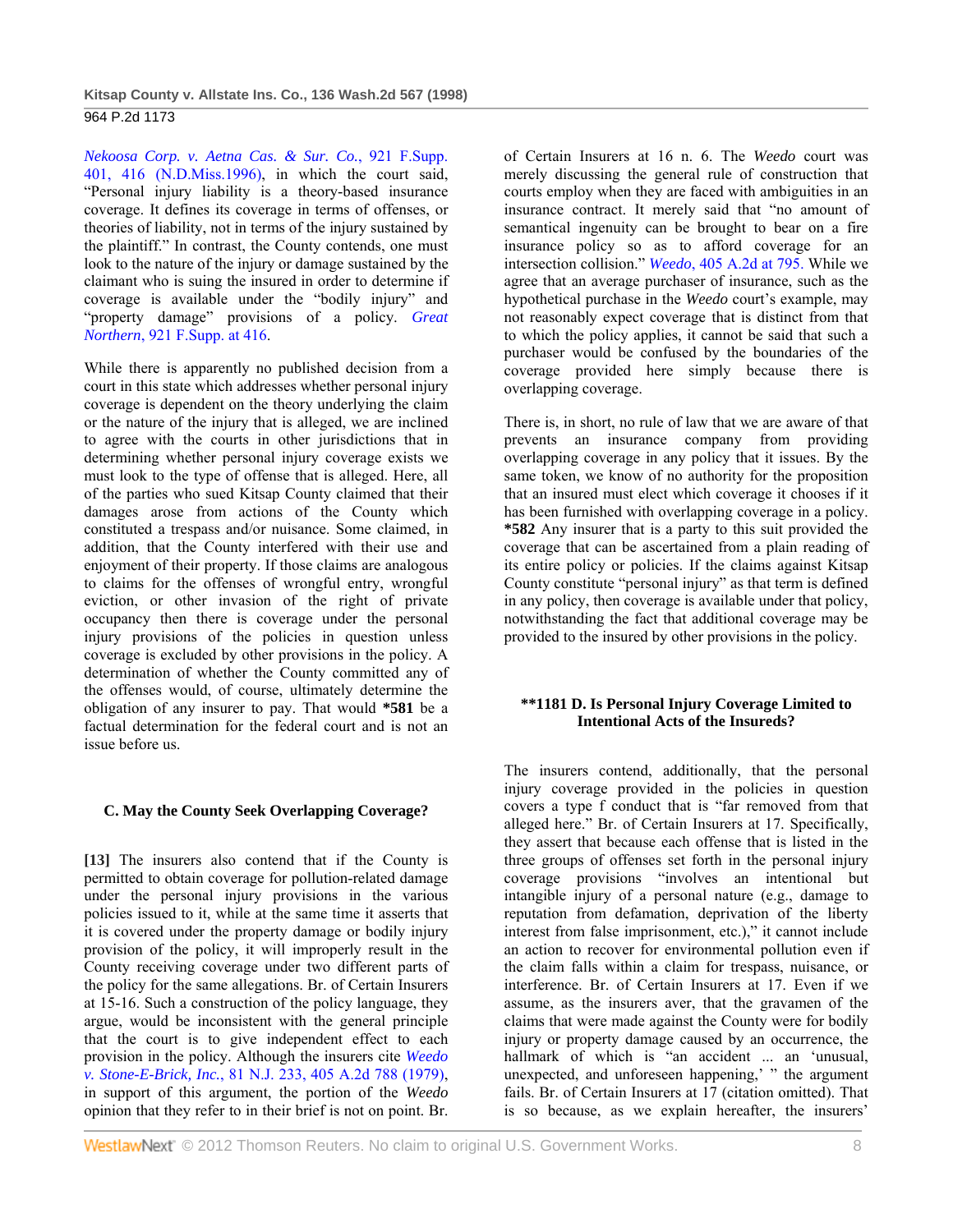assertion that the offenses listed in the personal injury coverage involve intentionally inflicted injury does not hold up.

**[14]** The insurers' first argument in support of that proposition is that because the term "offenses" is used in the personal coverage provisions, it is axiomatic that only intentional acts are covered. The insurers are incorrect. Although the term "offenses" is apparently not defined in **\*583** any of the policies, one dictionary definition of "offense" is an "act of breaking the law; sin; crime; transgression." Reply Br. of Pl. at 23 (quoting WEBSTER'S DELUXE UNABRIDGED DICTIONARY 1242 (2d ed.1979)). In *Webster's Third New International Dictionary* 1566 (3d ed.1986), that word is similarly defined as a "sin, transgression, misdeed," and an "infraction of law." As Kitsap County correctly observes, there are many laws that one may violate without intending to do so. In our judgment, the meaning that the insurers would subscribe to the term "offenses" is not one that would occur to an average purchaser of insurance.

The insurers' other argument is that because all of the enumerated offenses in groups A, B, and C of the personal injury coverage are intentional torts, it follows that only intentional torts are covered. This argument also fails because all of the enumerated offenses are not intentional torts. We have held, for example, that a private figure need only show negligence on the part of a defendant in order to maintain a defamation action. *LaMon v. Butler*, 112 Wash.2d 193, 770 P.2d 1027 (1989).

In reaching the conclusion that the personal injury provisions are not limited to intentional acts, we are not unmindful that the New York Court of Appeals reached a different conclusion in *County of Columbia v. Continental Ins. Co.*, 83 N.Y.2d 618, 634 N.E.2d 946, 612 N.Y.S.2d 345 (1994). In that case the court held:

> that the coverage under the personal injury endorsement provision in question was intended to reach only purposeful acts undertaken by the insured or its agents. Evidence that only purposeful acts were to fall within the purview of the personal injury endorsement is provided, in part, by examining the types of torts enumerated in the endorsement in addition to wrongful entry, eviction and invasion: false arrest, detention, imprisonment, malicious prosecution, defamation and invasion of privacy by publication. Read in the context of these other enumerated

torts, the provision here could not have been intended to cover the kind of indirect and incremental harm that results to property interests from pollution.

*County of Columbia*, 612 N.Y.S.2d 345, 634 N.E.2d at 950. Despite our respect **\*584** for that court, we find ourselves more attracted to the view of the dissenting judge at the Appellate Division of the New York Supreme Court who indicated that he could not subscribe to the narrow construction given to the terms "wrongful entry" and "other invasion of the right of private occupancy," and, thus, concluded that a claim of continuing trespass falls within the offenses contained in the personal injury portions of the policies there in question. **\*\*1182** *County of Columbia v. Continental Ins. Co.*, 189 A.D.2d 391, 396, 595 N.Y.S.2d 988 (1993) (Crews, J., dissenting).

## **E. Reading the Pollution Exclusion Out of the Policy**

As noted above, in some of the insurance policies furnished to Kitsap County there is an exclusion from the bodily injury and property damage coverage for pollution-related damages. The insurers assert that if the personal injury coverage provisions are construed to cover the trespass and nuisance claims that were made against the County, then the pollution exclusion applicable to the property damage and bodily injury coverage will be read out f the policy. They suggest that if this is countenanced an insured could avoid "limitations to coverage through the simple artifice of recharacterizing pollution liability claims as actions for 'personal injury,' thereby trumping other limitations to coverage. Br. of Certain Insurers at 23. They cite several cases from other jurisdictions, most notably *Titan Corp. v. Aetna Cas. & Sur. Co.*, 22 Cal.App. 4th 457, 27 Cal.Rptr.2d 476 (1994), which stands for this proposition.

The County, on the other hand, asserts that a flaw in the insurers argument is that it proceeds on the incorrect assumption that every claim that arises from the release of pollutants will be or can be characterized as a trespass, nuisance, or interference with use and enjoyment of personal property. As the County observes, the pollution exclusion applicable to the property damage and bodily injury provisions would not be read out of the policy because it would have viability in cases where the claims **\*585** against the insured could not be characterized as trespass, nuisance, or other claims for personal injury.

Despite the efforts of the insurers to have us determine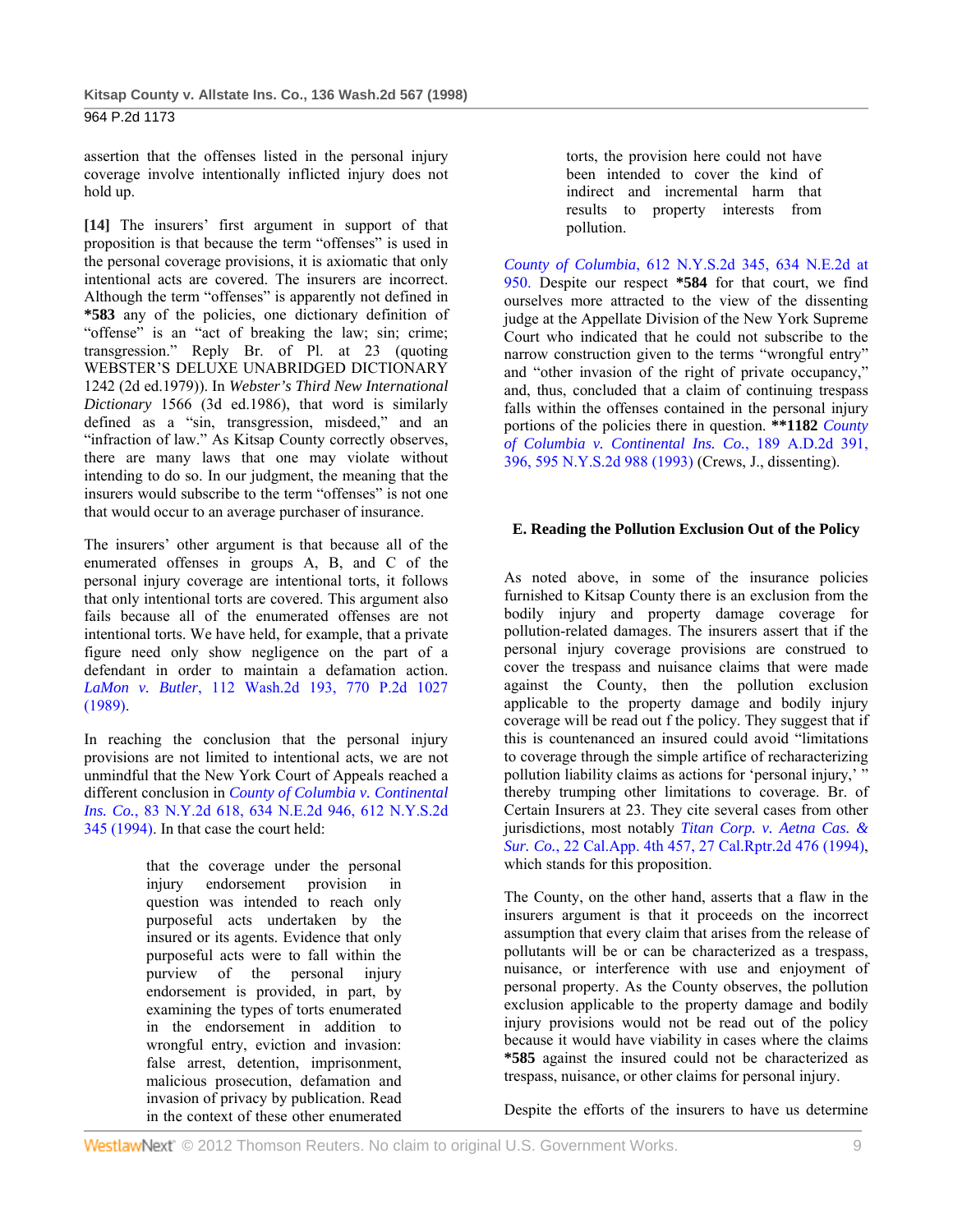this question, we decline to do so. As we indicated above, we are only to answer the precise question addressed to us by the federal court. That court has not asked us to answer this question and we are loathe to do so, in any case, without a more complete record than we have been furnished. We observe only that all of the insurers whose policies are under scrutiny here chose to provide coverage for sums the insured became legally obligated to pay as damages because of personal injury. It was also the decision of at least some of those insurers to provide a pollution exclusion that by its express terms applies only to claims for bodily injury and property damage, and not to claims for personal injury. The fact that some insurers provided a pollution exclusion applicable to personal injury coverage furnishes a strong argument for the point that this issue could easily have been removed from the case by all of the insurers had they chosen to do so. Furthermore, the insurers' argument that the exclusions for pollution-related claims will be read out of the policy if the trespass, nuisance, and interference with use and enjoyment of property claims fall within the personal injury coverage of the policies, could be viewed as an undertaking by the insurers to read the personal injury provision out of the policies. Such a reading of the policy, arguably, is unfair and unreasonable. On the other hand, as we have already noted, some courts have taken the position that in the presence of a pollution exclusion clause, personal injury coverage is not available for damages caused by pollutants even if the complainant's allegations fall within personal injury coverage. The relative merits of those two positions will have to be decided in federal court.

## **F. Is Personal Injury Coverage Limited to Enumerated Offenses?**

The insurers contend that because the plaintiffs in the **\*586** suits maintained against the County did not allege that the County committed any of the precise offenses that are enumerated in the personal injury coverage provisions, there is no coverage. More to the point, they note that the various plaintiffs claimed trespass, nuisance, and interference but did not claim that the County committed the offenses of wrongful entry or eviction or other invasion of the right of privacy. Thus, they argue that "[b]ased on this simple comparison between the underlying complaints and the terms of the personal injury provisions, no coverage exists under this part of the policies." Br. of Certain Insurers at 29.

The insurers cite **\*\*1183** *E-Z Loader Boat Trailers, Inc. v. Travelers Indem. Co.*, 106 Wash.2d 901, 726 P.2d 439

(1986) and *Seaboard Sur. Co. v. Ralph Williams' Northwest Chrysler Plymouth, Inc.*, 81 Wash.2d 740, 504 P.2d 1139 (1973), as support for this argument. In our view, these cases do not lend support to the argument. This court simply concluded in those two cases that it would not impose on an insurer the responsibility of providing coverage for a liability that was not set forth in the policy. We do not withdraw from that position to any degree. Those cases simply do not answer the primary question before us-whether the claims against the County for trespass, nuisance, and interference are equivalent to claims for wrongful entry or eviction or other invasion of the right of private occupancy. If they are, then they are claims for personal injury. Therefore, we devote our attention to that question in the remainder of this opinion.

# **G. Is a Trespass Claim a Wrongful Entry or Other Invasion of the Right of Private Occupancy?**

# **A. Wrongful Entry**

**[15]** The County contends that an average insured would think that a trespass was a wrongful entry. Unfortunately, neither trespass nor wrongful entry is defined in any of the insurance policies before us. Consequently, we turn to the dictionary to determine the plain, ordinary, and popular **\*587** meanings of the terms. Although the term "wrongful entry" is not defined in *Black's Law Dictionary* as a single term, "wrongful" is defined there as "[i]njurious, heedless, unjust, reckless, unfair; it implies the infringement of some right, and may result from disobedience to lawful authority." BLACK'S LAW DICTIONARY 1612 (6th ed.1990). According to *Black's Law Dictionary,* the term "entry," insofar as real property law is concerned, is the "act of going peaceably upon a piece of land." BLACK'S LAW DICTIONARY 628 (4th ed.1951). As the County observes, the combination of the words "wrongful" and "entry," as defined, makes a phrase that is essentially synonymous with the word "trespass," which *Black's Law Dictionary* defines as "[a]n unlawful interference with one's ... property, or rights ... Any unauthorized intrusion or invasion of private premises or land of another." BLACK'S at 1502 (1990).

The insurers do not offer us any definitions that contradict those submitted by the County, but rather dismiss the effort to ascertain the meaning of these words from the dictionary as merely a "semantic attempt at manufacturing 'personal injury' coverage by the use of strained dictionary definitions in an effort to fit the underlying allegations into the enumerated personal injury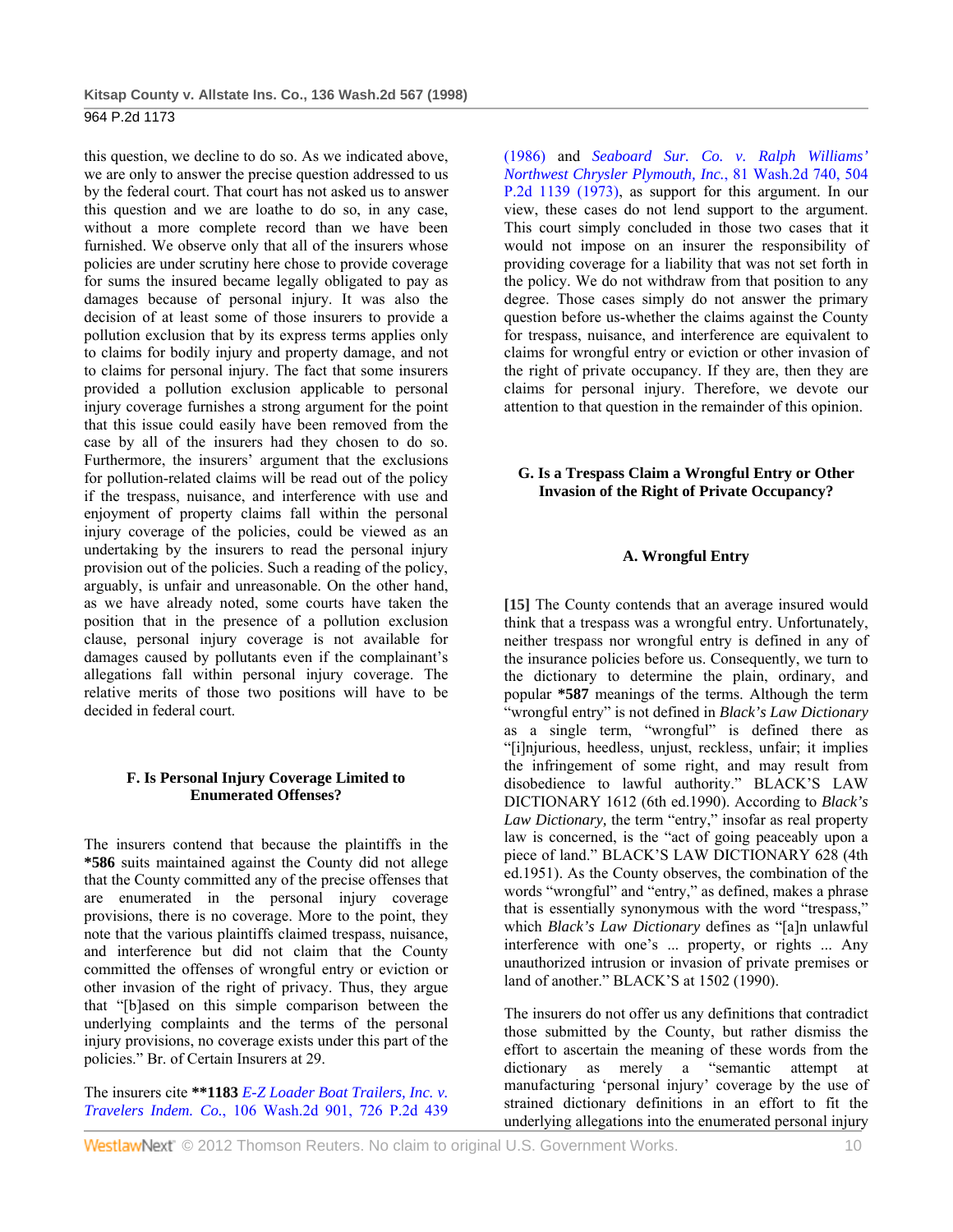offenses." Br. of Certain Insurers at 31. The crux of the insurers' argument is that Washington recognizes a separate tort of "wrongful entry" which, it submits, is discrete, narrowly defined, and distinct from trespass. This tort, the insurers assert, is limited to physical invasions of another's property for the purpose of taking or withholding possession of the property, and is limited to landlord-tenant situations. The insurers distinguish wrongful entry from a trespass, suggesting that a trespasser need not have a possessory interest in the property, or any intent to dispossess. Therefore, according to the insurers, wrongful entry and trespass are separate torts that cannot be equated with each other.

**[16]** We are satisfied that a tort of "wrongful entry" has never been acknowledged in Washington. Although this court has, particularly in some early cases, characterized a **\*588** person's entry onto another's property as a wrongful entry, no case has been cited to us which definitively recognizes a separate tort of wrongful entry. Significantly, there are many older cases where this court has used the term "wrongful entry" in describing a simple trespass. *Shamek v. Metropolitan Bldg. Co.*, 127 Wash. 336, 220 P. 816 (1923) (trespass action where entry described as wrongful); *Golden Eagle Mining Co. v. Imperator-Quilp Co.,* 93 Wash. 692, 693, 161 P. 848 (1916) (The owner of a mining claim sued the owner of adjacent mining claim alleging that he "wrongfully entered" his claim. The claim was characterized by the court as a trespass upon real property.); *Keil v. Grays Harbor & Puget Sound Ry. Co.,* 71 Wash. 163, 167, 127 P. 1113 (1912) (court indicated that an owner has common law remedies of redress for **\*\*1184** trespasser who made entry that is wrongful or "may enjoin the trespass"); *Northern Pac. Ry. Co. v. Myers-Parr Mill Co.,* 54 Wash. 447, 451, 103 P. 453 (1909) (Trespass to timber case where court indicated that sufficient facts plead that defendant "wrongfully ... entered.").

The three principal cases that the insurers rely on as support for the existence of the tort of wrongful entry are *Priestley Mining & Milling Co. v. Lenox Mining & Dev. Co.,* 41 Wash.2d 101, 247 P.2d 688 (1952), *Davis v. Dennis,* 43 Wash. 54, 85 P. 1079 (1906), and *Chappell v. Puget Sound Reduction Co.,* 27 Wash. 63, 67 P. 391 (1901). *Priestley Mining* involved an action between two mining companies with competing claims of ownership to mining claims. In holding that there had been a forcible detainer, this court concluded that the defendant had entered the land under a wrongful claim of ownership and it affirmed the trial court's order restoring the plaintiff to possession of the property. *Priestley Mining* simply provides no support for the insurers' argument that there is a tort of wrongful entry. Indeed, one will search the opinion in vain for the words "wrongful entry." In *Davis*,

although the court did use the term "wrongful entry," it did not indicate that it was a separate tort. Finally, *Chappell* actually supports the County's position. In that case, the court was faced with an **\*589** action against a purchaser of timber for damages for conversion of the timber. The only issue in that case was whether the plaintiff was entitled to treble damages. Pertinent to this case, this court discussed whether the defendant's intent was material to the jury's determination of whether the taking of timber was wrongful. *Chappell*, 27 Wash. at 66-67, 67 P. 391. It is clear that we did not distinguish there between the terms "trespass" and "wrongful entry" and, in fact, characterized the wrongful entry of the seller as a trespass.

Pertinent to this issue, we observe that numerous federal courts have, in applying state law, determined that a trespass is equivalent to a wrongful entry. *See, e.g., Scottish Guar. Ins. Co. v. Dwyer,* 19 F.3d 307, 311-12 (7th Cir.1994) ("We think a reasonable person in the position of Dwyer [the insured] would have understood the term 'wrongful entry' in Coverage B to include such an unintentional trespass."); *Pipefitters Welfare Educ. Fund v. Westchester Fire Ins. Co.,* 976 F.2d 1037, 1041 (7th Cir.1992) ("Both Missouri and Illinois courts recognize that wrongful entry is substantially similar to trespass," and hence trespass claim would be covered by personal injury provisions), *reh'g denied* (1993); *Titan Holdings Syndicate, Inc. v. City of Keene*, 898 F.2d 265, 272 (1st Cir.1990) (claim for wrongful entry "most closely resembles that of trespass" under New Hampshire law); *Blackhawk-Central City Sanitation Dist. v. American Guar. & Liab. Ins. Co.,* 856 F.Supp. 584 (D.Colo.1994) (wrongful entry is substantially analogous to trespass and, hence, trespass claims arising from environmental contamination are covered under Colorado law).

In sum, we conclude that an average purchaser of insurance would think that a trespass was a wrongful entry. Furthermore, even if we deemed the term "wrongful entry" to be ambiguous, the result would be the same in that any ambiguity must be construed against the insurer.

# **B. Other Invasion of the Right of Private Occupancy**

**[17]** Kitsap County contends, additionally, that even if a **\*590** trespass is not a wrongful entry it is an invasion of another's right of private occupancy. Since that phrase, like the phrase "wrongful entry," is undefined in the policy, it must be given its plain, ordinary, and popular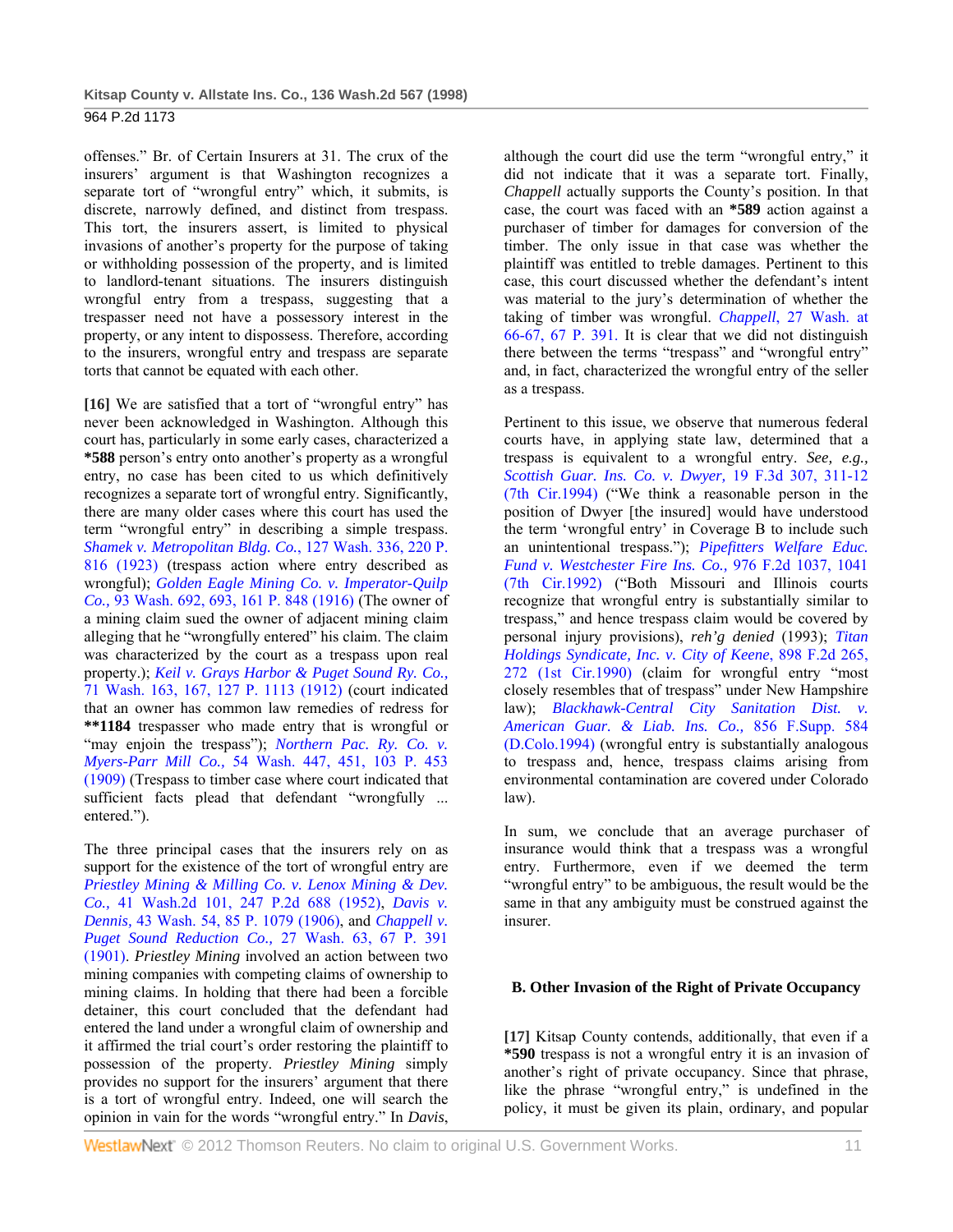meaning which can be derived by reference to the dictionary.

Significantly, an "invasion" is defined as an "act of ... encroachment or trespassing." Opening Br. of Pl. at 39 (quoting WEBSTER'S NEW WORLD DICTIONARY 740 (1976); WEBSTER'S DELUXE UNABRIDGED DICTIONARY 965 (1979); AMERICAN HERITAGE DICTIONARY 688 (1979)). Occupancy is defined as the "period during which one owns, rents, or *uses* certain premises or land." See Opening Br. of Pl. at 39 (quoting AMERICAN HERITAGE DICTIONARY 908 (1979)); AMERICAN HERITAGE DICTIONARY 1251 (3d ed.1992) (emphasis added). Something is "private" if it is "[s]ecluded from the sight, presence or *intrusion* of others." See **\*\*1185** AMERICAN HERITAGE DICTIONARY 1442 (3d ed.1992) (emphasis added).

It would seem apparent from the above definitions that the plain, ordinary, and popular meaning that an average purchaser of insurance would ascribe to the phrase "other invasion of the right of private occupancy" would include a trespass on or against a person's right to use premises or land that are secluded from the intrusion of others. Indeed, this view of the phrase would be consistent with a definition of trespass found in *Black's Law Dictionary* at 1509 (1990), "[a]n unlawful interference with one's ... property."

**[18]** Again, the insurers do not contend that the words in the phrase do not have the meaning advanced by Kitsap County. Rather, they assert that "fundamental principles of contract interpretation require that this phrase be limited to offenses, like wrongful entry and eviction, tat involve (1) physical actions taken by human beings resulting in (2) the wrongful dispossession of property." Br. of Certain Insurers at 41. The principle they refer to is the doctrine of *ejusdem generis* which provides that when a general term follows a series of specific terms, the general term should not be given its broadest possible meaning, but rather **\*591** should extend only to matters of the same general class or nature as the terms specifically enumerated. *See Lombardo v. Pierson,* 121 Wash.2d 577, 583, 852 P.2d 308 (1993) ("the term 'other matters' is given a meaning similar to the specific items listed").

We are not persuaded that the doctrine is applicable here for two reasons. First, as we have indicated above, we do not give the term "wrongful entry" the limited meaning that the insurers have urged us to do. In that respect, our thinking coincides with that of the Seventh Circuit in *Pipefitters,* which concluded that because intent is not a requisite of wrongful entry "the principle of ejusdem generis does not limit the catchall phrase 'other invasion of the right to private occupancy' to conduct undertaken with a motive to possess or deprive another of possession." *Pipefitters*, 976 F.2d at 1042.

Our second reason for rejecting the insurers' argument is more fundamental. It is based on our recognition of the general principle that we set out above to the effect that we should strive to give effect to every clause in an insurance policy. If we were to apply the doctrine of ejusdem generis in the way suggested by the insurers, we would be rendering the general term meaningless contrary to the aforementioned rule of construction. *See City of Des Moines v. Hemenway,* 73 Wash.2d 130, 136, 437 P.2d 171 (1968). We agree with Kitsap County, in this regard, that the phrase "other invasion of the right of private occupancy" is intended to encompass torts that are not encompassed by the terms "wrongful entry" and "wrongful eviction." Under the insurers' narrow reading of the phrase we are hard pressed to conceive of any tort, other than the two specifically mentioned, that would fall within the scope of the more general term. We cannot believe that this was intended by the insurer or that an average purchaser of insurance would think that this was intended.

## **\*592 H. Is a Claim of Nuisance or Other Interference a Claim for Wrongful Entry or the Invasion of the Right of Private Occupancy?**

**[19] [20]** Kitsap County also contends that the nuisance claim that was maintained against it is equivalent to a claim for wrongful entry and other invasion of the right of private occupancy. We agree. We reach that conclusion for the same reasons that we concluded a trespass claim is a claim for personal injury. A nuisance is an unreasonable interference with another's use and enjoyment of property, whereas a trespass is an invasion of the interest in exclusive possession of property. *Bradley v. American Smelting & Ref. Co.,* 104 Wash.2d 677, 685, 709 P.2d 782 (1985), *answer to certified question conformed to,* 635 F.Supp. 1154 (W.D.Wash.1986). There is little substance to the historical distinction between trespass and nuisance where pollution is involved. *Bradley*, 104 Wash.2d at 684, 709 P.2d 782. The reason, as the *Restatement (Second) of Torts* explains is that an "invasion of the possession of land normally involves some degree of interference with its use and enjoyment." RESTATEMENT (SECOND) OF TORTS § 821D cmt. e (1979). In light of the similarity **\*\*1186** between a nuisance and a trespass, what we have indicated above in regard to trespass is equally applicable to nuisance.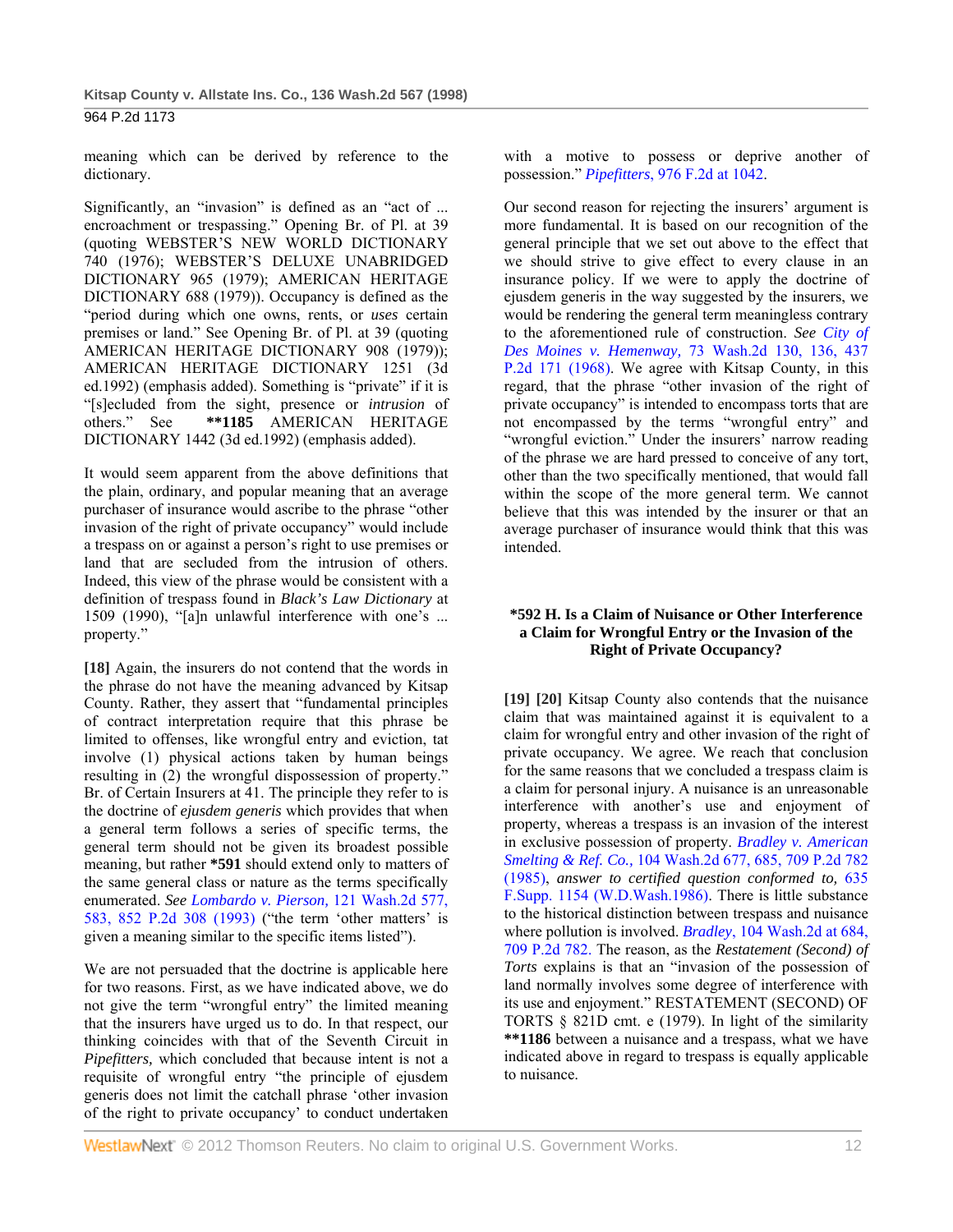## **I. Do the Claims Against the County for Trespass, Nuisance, and Interference Allege Wrongful Eviction?**

**[21]** Finally, the insurers contend that the claims against Kitsap County for nuisance, trespass, and interference with use and enjoyment of property are not analogous to a claim for wrongful eviction. With this contention we agree. As we have noted above, in six of the subject policies the definition of personal injury includes only "wrongful eviction" and does not include "wrongful entry" or "other invasion of the right of privacy." The County provides scant argument **\*593** for the proposition that the claims against it sounding in nuisance, trespass, or interference with use and enjoyment of property fall within the rubric of "wrongful eviction." It suggests only that the claims against the County by tenants at the Norseland site, or by their landlord, were "in reality" claims arising from the constructive eviction of the tenants and, hence, are covered under the personal injury provisions of the policy as a "wrongful eviction." Opening Br. of Pl. at 48.

The insurers who provided the six policies that only include wrongful eviction within the personal injury coverage respond in several ways. They first note that none of the plaintiffs in the three actions against the County have alleged that the County had wrongfully evicted them. Indeed, the record we have been furnished bears this out. It shows that in one of the actions by the past and present residents of the mobile home park the allegation was that the contaminants and foul odors emanating from the disposal sites had affected their health and had interfered with their use of the property. In the other action by residents, the plaintiffs sought damages for property devaluation and costs of future medical monitoring as well as injunctive relief. In the action maintained by the mobile home park owner and the possessors of interests in commercial property, *only damages for injury to person and property* were sought. While some of the former mobile home park residents indicated that they left the property for health reasons, there was no assertion that they were ousted by intentional conduct of the County. *See Cline v. Altose,* 158 Wash. 119, 127, 290 P. 809, 70 A.L.R. 1471 (1930) (An "eviction" requires "a physical ouster of the tenant by the landlord, or some act done by him on the premises, with the intent of depriving the tenant of the enjoyment and occupation of the whole or part of the same.") (quoting *DeWitt v. Pierson,* 112 Mass. 8, 10 (1873)).

The insurers also make the point that no landlord-tenant relationship existed between Kitsap County and the **\*594** plaintiffs.13 This point is significant because the cases cited by the insurers suggest that a constructive eviction

occurs only "when there is an intentional or injurious interference by the landlord ... which deprives the tenant of the means or the power of beneficial enjoyment of the demised premises or any part thereof, or materially impairs such beneficial enjoyment." *Myers v. Western Farmers Ass'n,* 75 Wash.2d 133, 134-35, 449 P.2d 104 (1969); *see also Priestley Mining,* 41 Wash.2d 101, 247 P.2d 688. The County has not cited any authority to contradict this point.

Finally, the insurers point out that before there can be a constructive eviction, a tenant must "give the landlord notice of the act or condition complained of and an opportunity to remove or correct the condition." *Pague v. Petroleum Prods., Inc.,* 77 Wash.2d 219, 221, 461 P.2d 317 (1969). Even assuming that Kitsap County was a landlord to all or some of these plaintiffs, there is no evidence that notice was given to the County to correct the complained of condition.

In sum, we are satisfied that the complaints against Kitsap County for trespass, nuisance, and interference with use and enjoyment of property do not constitute the offense of wrongful eviction.

## **\*\*1187 IV. Conclusion**

As we observed at the outset of this opinion, the question that has been certified to us is: "Whether the claims against Kitsap County constitute 'personal injury' under each of the subject liability insurance policies." Doc. 603 at App. A. As we have indicated above, we answer yes to the question insofar as it relates to policies that provide coverage for a personal injury that arises from a "wrongful entry" or "other invasion of the right of private occupancy." We answer the question no as it relates to policies **\*595** that provide coverage only for a personal injury arising from a "wrongful eviction." Because the district court has not asked us whether the trespass and nuisance claims against the County were time-barred or whether the pollution exclusions applicable to the coverage for property damage and bodily injury bars recovery, we have not answered those questions. Furthermore, because none of the parties or amici who have submitted briefs to this court have addressed the significance of that additional language "violation of property rights" in policy no. PEC 400870 issued by the Colonial Penn Insurance Company, we decline to consider the issue. *See State v. Olson,* 126 Wash.2d 315, 318, 893 P.2d 629 (1995).